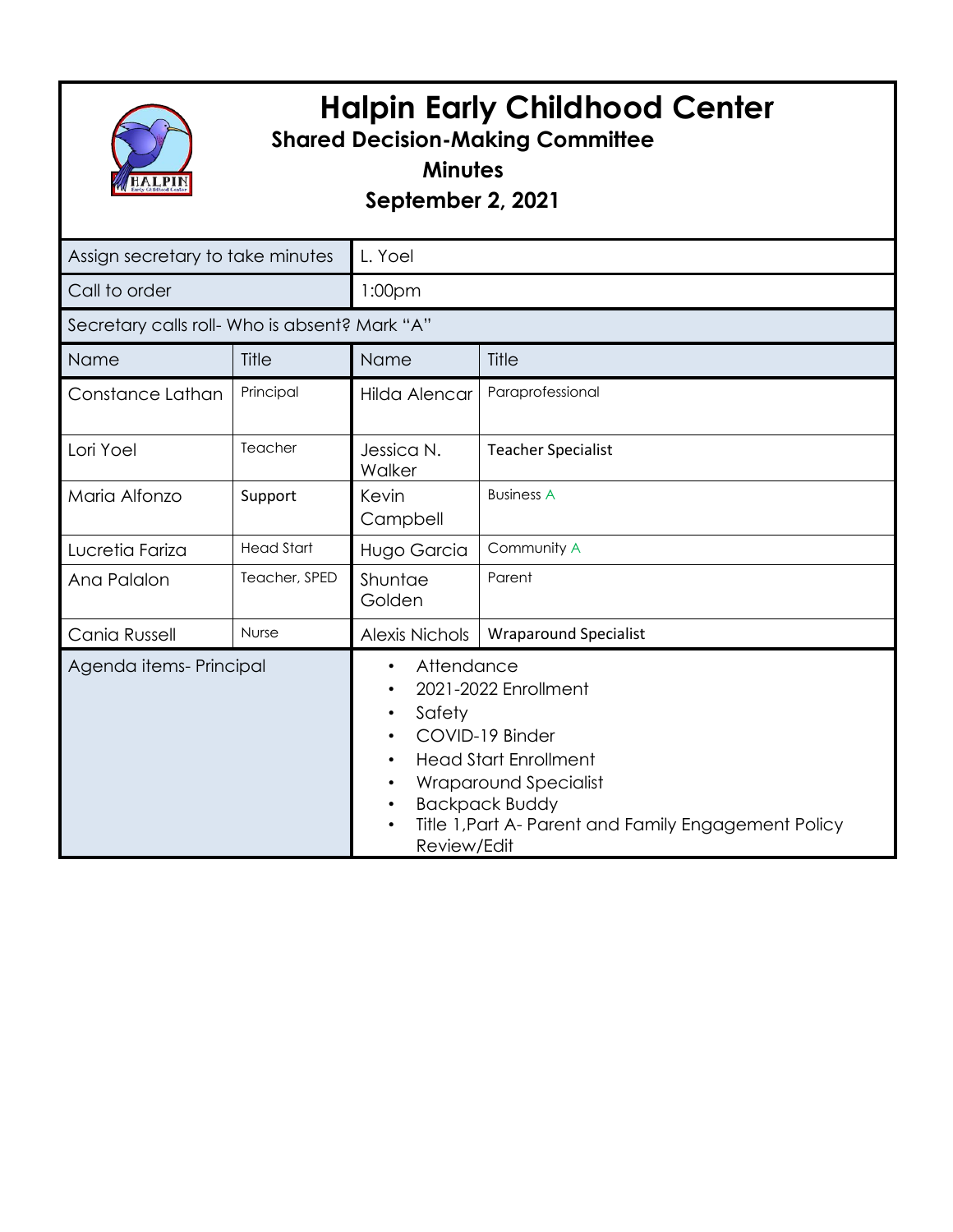| <b>Committee Reports</b> | <b>Attendance:</b>                                                       |  |
|--------------------------|--------------------------------------------------------------------------|--|
|                          | 2021-2022 enrollment is on target for Pre-Kindergarten                   |  |
|                          | classes.                                                                 |  |
|                          | We will have to begin a waiting list for additional Pre-<br>$\bullet$    |  |
|                          |                                                                          |  |
|                          | Kindergarten students that come to enroll.                               |  |
|                          | We will continue to enroll. Kindergarten students because                |  |
|                          | it is low.                                                               |  |
|                          | If students enroll and are on quarantine, they will receive<br>$\bullet$ |  |
|                          | iPads and hotspots as needed.                                            |  |
|                          | No emphasis on perfect attendance. We are                                |  |
|                          | encouraging students to come to school healthy.                          |  |
|                          | Safety:                                                                  |  |
|                          |                                                                          |  |
|                          | Staff will receive Yearly HISD Safety training completed<br>$\bullet$    |  |
|                          | on Wednesday, September 15th.                                            |  |
|                          | Shelter in Place is first drill.<br>$\bullet$                            |  |
|                          | Cavness and Alfonzo undated routes for Fire Drills.<br>$\bullet$         |  |
|                          | Hazardous Material Inventory to be completed with the<br>$\bullet$       |  |
|                          | nurse and Ms. Cavness.                                                   |  |
|                          | COVID-19 Binder located in principal's office. Binder<br>$\bullet$       |  |
|                          |                                                                          |  |
|                          | contain updates and information about COVID-19                           |  |
|                          | protocols.                                                               |  |
|                          | <b>Head Start Enrollment:</b>                                            |  |
|                          | Our Pre-Kindergarten Head start students are a max                       |  |
|                          | capacity.                                                                |  |
|                          | Last year was our 3rd and final year of having Brighter                  |  |
|                          | Bites.                                                                   |  |
|                          | Baker Ripley is in the process of adding another                         |  |
|                          | collaborative here at Halpin ECC.                                        |  |
|                          |                                                                          |  |
|                          | Wraparound Specialist will encourage parents to<br>$\bullet$             |  |
|                          | complete a SAF to receive free food.                                     |  |
|                          | <b>Wrap Around Specialist:</b>                                           |  |
|                          | We welcome, Alexis Nichols. She is at Halpin full time.                  |  |
|                          | She will assist parents with food, rent, jobs and other                  |  |
|                          | parenting resources.                                                     |  |
|                          |                                                                          |  |
|                          | Parents and teachers will use the QR code provided.<br>$\bullet$         |  |
|                          | Teachers and parents can submit a SAF when needing                       |  |
|                          | resources.                                                               |  |
|                          | <b>Backpack Buddy:</b>                                                   |  |
|                          | The Houston Food Bank's Backpack Buddy program<br>$\bullet$              |  |
|                          | works to fill the weekend gap for chronically hungry                     |  |
|                          | children by providing nutritious, child-friendly food for                |  |
|                          | children to take home over the weekend during the                        |  |
|                          | school year and during summer.                                           |  |
|                          | Parents will be able to contact Ms. Nichols to sign up and<br>$\bullet$  |  |
|                          | register for free meals.                                                 |  |
|                          |                                                                          |  |
|                          | Title 1, Part A: Parent and Family Engagement Policy Review/Edit         |  |
|                          | The Title 1, Part A funding, programs and activities were<br>$\bullet$   |  |
|                          | explained.                                                               |  |
|                          | The SDMC committee members each received a copy<br>$\bullet$             |  |
|                          | of the Campus Improvement Plan to review.                                |  |
|                          | The committee members also received a copy of the                        |  |